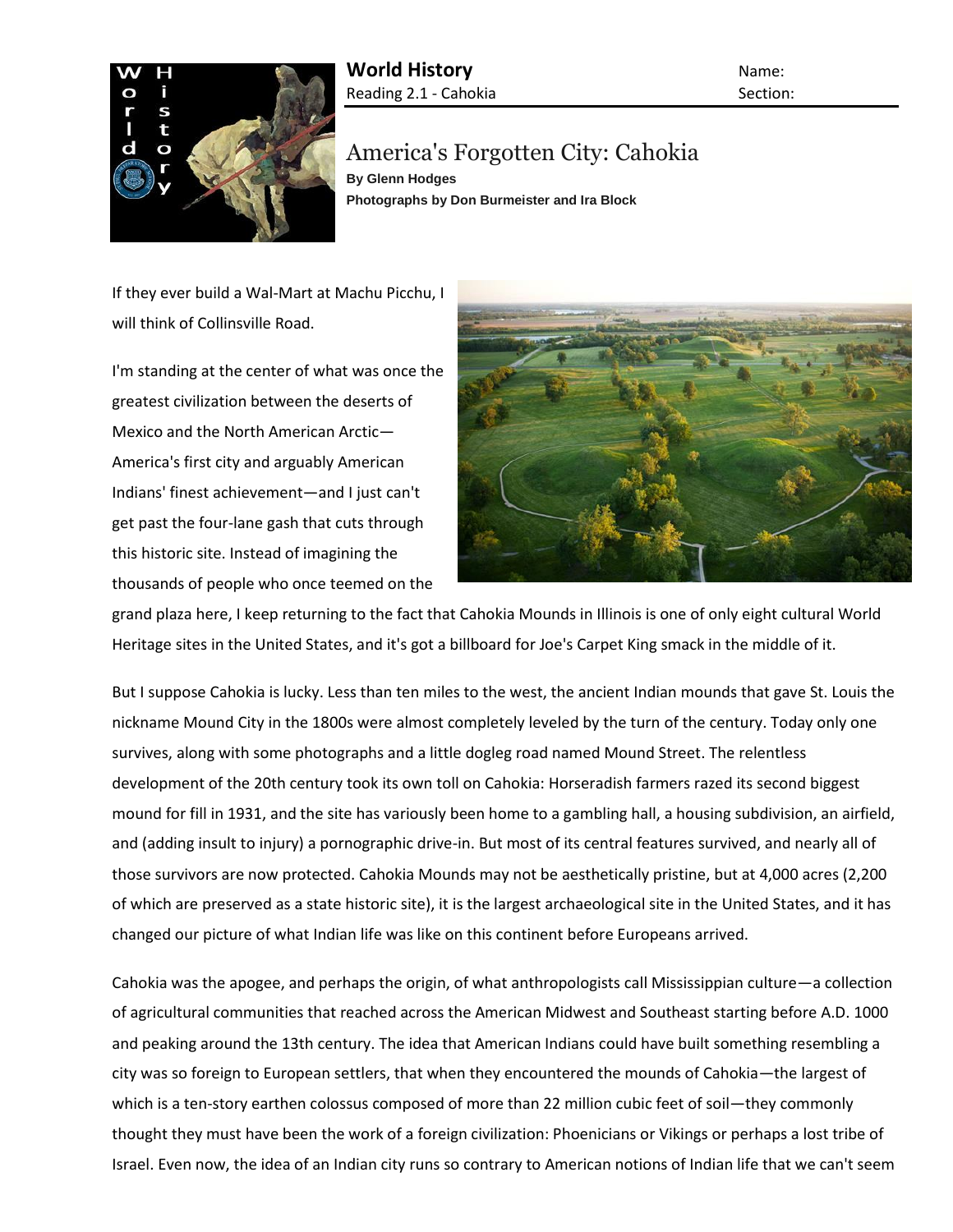to absorb it, and perhaps it's this cognitive dissonance that has led us to collectively ignore Cahokia's very existence. Have you ever heard of Cahokia? In casual conversation, I've found almost no one outside the St. Louis area who has.

Our ignorance has deep roots. The first person to write a detailed account of Cahokia's mounds was Henry Brackenridge, a lawyer and amateur historian who came upon the site and its massive central mound while exploring the surrounding prairie in 1811. "I was struck with a degree of astonishment, not unlike that which is experienced in contemplating the Egyptian pyramids," he wrote. "What a stupendous pile of earth! To heap up such a mass must have required years, and the labors of thousands." But newspaper accounts of his discovery were widely ignored. He complained of this in a letter to his friend former President Thomas Jefferson, and with friends in such high places, word of Cahokia did eventually get around. Unfortunately it was not word most Americans, including subsequent Presidents, were very interested in hearing. The United States was trying to get Indians out of the way, not appreciate their history. Andrew Jackson's Indian Removal Act of 1830, which ordered the relocation of eastern Indians to land west of the Mississippi, was premised on the idea that Indians were nomadic savages who couldn't make good use of land anyway. Evidence of an ancient Indian city—one that rivaled the size of Washington, D.C., at the time—would have mucked up the story line.



Even American universities took scant notice of Cahokia and other homegrown sites before the second half of the 20th century. They preferred sending their archaeologists to Greece and Mexico and Egypt, where the stories of ancient civilizations were comfortably distant and romantic. The few people who championed Cahokia and its neighboring mound centers at East St. Louis and St. Louis fought a mostly losing battle against development and neglect for the better part of a century. The latter two sites—among the largest Mississippian communities in their own right—were destroyed and paved over. And

though Monks Mound, named for French monks who once lived in its shadow, became a tiny state park in 1925, it was used for sledding and Easter egg hunts. The rest of Cahokia was largely ignored—built on and only sporadically studied—until the 1960s.

And that's when history demonstrated its fine sense of irony, because the biggest construction project to tear into Cahokia would also put it on the map. President Dwight Eisenhower's interstate highway program, though a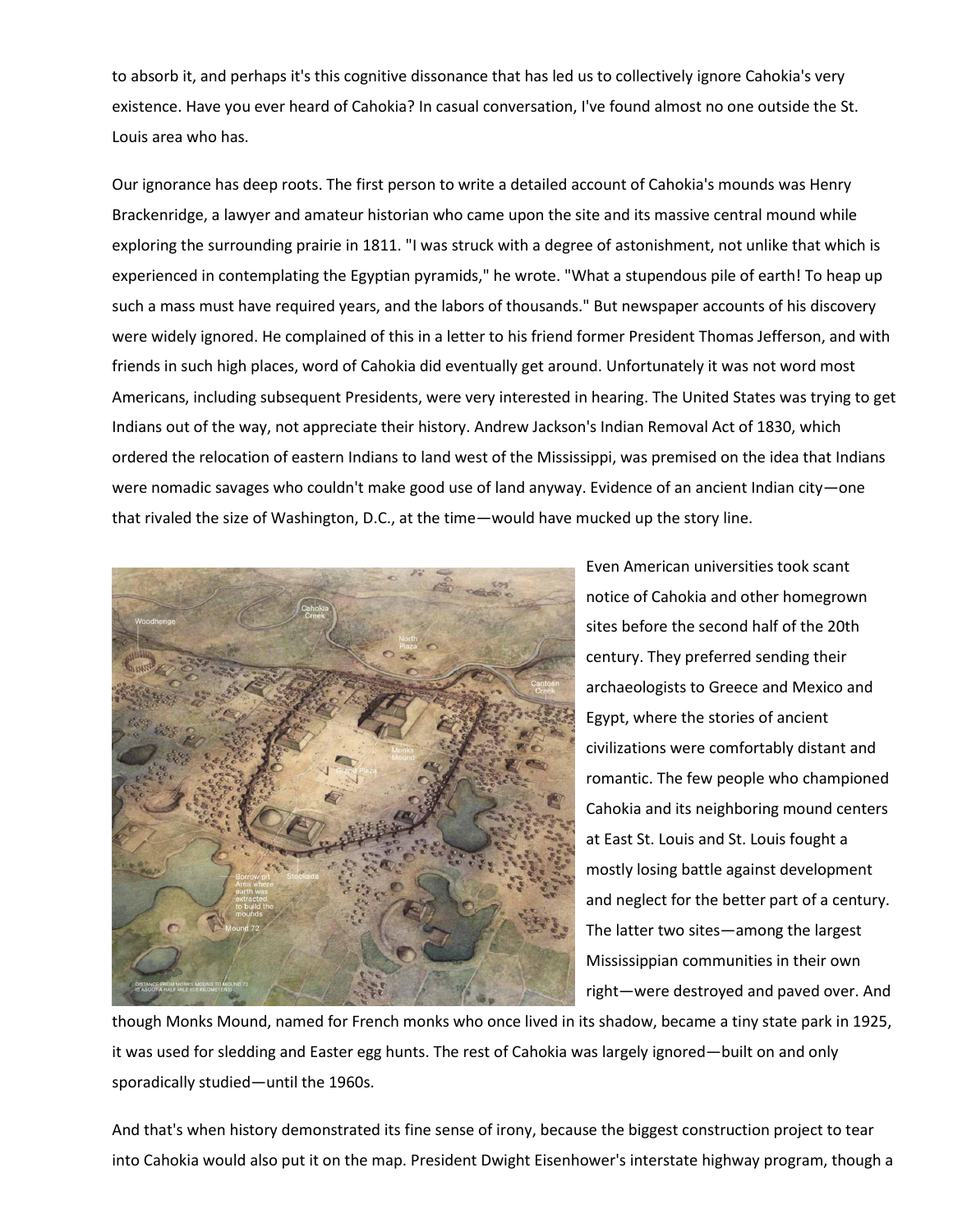massive undertaking that changed America's landscape as dramatically as the railroads once did, contained provisions for the study of archaeological sites in its path. This meant more money for excavations than had ever been available, as well as a clear agenda for where to dig, when, and how fast. With two highways slated to skewer the ancient city—I-55/70 now bisects Cahokia's north plaza, creating a road sandwich with Collinsville Road, a quarter mile to the south—archaeologists began to systematically study the site. What they found was nothing less than revelatory.

It became apparent that Cahokia was more than just a stupendous pile of earth or a ceremonial site where scattered tribes congregated once in a while. Nearly everywhere they dug, archaeologists found homes—indicating that thousands of people had once lived in the community—and many of these homes had been built within a very brief span of time. In fact, the whole city seemed to spring to life almost overnight around 1050, a phenomenon now referred to as a "big bang." People streamed in from surrounding areas, built houses, and quickly constructed the infrastructure of a new city—including several mounds with buildings on top and a grand



plaza the size of 45 football fields, used for everything from sporting events to communal feasts to religious celebrations.

Making the story even more interesting was the clear evidence of ritual human sacrifice. Archaeologists excavating Mound 72, as they labeled it, found the remains of 53 women and one very high status man, as well as the decapitated remains of four men who may have been on the wrong side of some sort of authority. The discovery belied the common belief that American Indians lived in egalitarian communities without the sorts of often brutally maintained hierarchies that defined many other civilizations. Was Cahokia an empire, like the Mesoamerican civilizations to the south? It was too soon to tell, but something spectacular had happened here, and it became clear this was a mystery worth trying to solve.

If you want to understand Cahokia, the first thing you've got to do is climb the 156 steps to the top of Monks Mound. From the flat top of this colossus—with a footprint of 14 acres, it is larger at its base than the Great Pyramid of Khufu, Egypt's largest—you not only get a sense of how much labor went into its construction, but you can also understand why it might have been built in the first place. From here you can survey Cahokia's domain: the vast floodplain known as the American Bottom, stretching from St. Louis to a long line of bluffs three miles east of Cahokia and as far to the north and south as the eye can see. After directing the construction of what would have been the highest geographic feature in the 175-square-mile floodplain, a chief or high priest would have had a bird's-eye view of the land under his sway.

Of course, that scenario presumes we know that Cahokia had such a single leader, which we don't. We don't even know what this place was called—the name Cahokia is borrowed from a tribe that lived nearby in the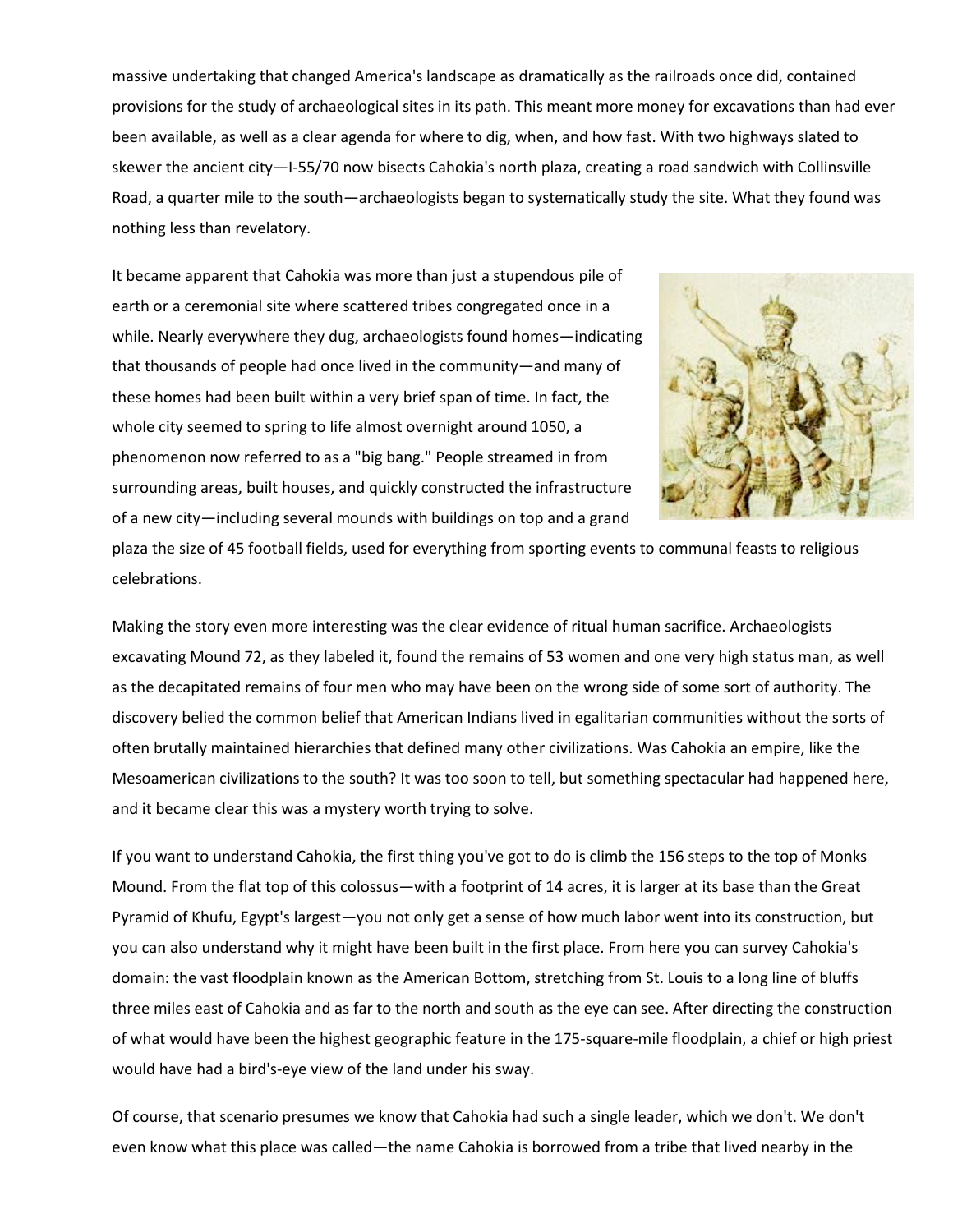1600s—or what the people who lived here called themselves. With no written language, they left behind the same scattering of meager clues that makes understanding prehistoric societies everywhere so challenging. (Pottery's fine and everything, but how much would a foreign culture really learn about us by looking at our dishes?) If deciphering the story of history is contentious, try coming to agreement on the story of prehistory. "You know what they say," says Bill Iseminger, an archaeologist who has worked at Cahokia for 40 years. "Put three archaeologists in a room and you get five opinions."

He's not exaggerating much. Even when Cahokia scholars agree, they tend to frame their positions so it seems like they're disagreeing—but there are points of general consensus. Everyone agrees that Cahokia developed quickly a couple centuries after corn became an important part of the local diet, that it drew together people from the American Bottom, and that it dwarfed other Mississippian communities in size and scope. The battle lines tend to form along the questions of how populous it was, how centralized its political authority and economic organization were, and the nature and extent of its reach and influence.



At one extreme you have descriptions of Cahokia as a "theater of power," a hegemonic empire sustained by force that reached deep into the Mississippian world and perhaps connected to Mesoamerican civilizations

such as the Maya or Toltec. At the other extreme you have characterizations of Cahokia as little more than an especially large Mississippian town whose residents had a talent for making big piles of dirt. But as usual, most of the action happens in the middle area between those poles.

Right now the discussion is being spearheaded by Tim Pauketat at the University of Illinois, who with his colleague Tom Emerson argues that Cahokia's big bang was the product of a visionary moment: A leader, prophet, or group cast a vision for a new way of living that attracted people from far and near, creating a rapidly expanding cultural movement.

When I meet Pauketat at Cahokia to see the site through his eyes, he's more interested in showing me what he's found in the uplands several miles to the east: signs that Cahokians held sway over outlying laborer communities that supplied food to the city and its elites—evidence, Pauketat argues, that Cahokia's political economy was centralized and broad reaching. This is a controversial theory, because the research supporting it hasn't been published yet, and because it goes to the heart of the argument about just what kind of society Cahokia was.

Gayle Fritz at Washington University in St. Louis says that if Cahokia was a city, it wasn't the kind we usually think of, but one full of farmers growing their own food in nearby fields. Otherwise there would be more signs of storage facilities. It's this sort of practical limit on the size of a subsistence-based agricultural community that leads minimalists like Penn State's George Milner to argue that population estimates for Cahokia—currently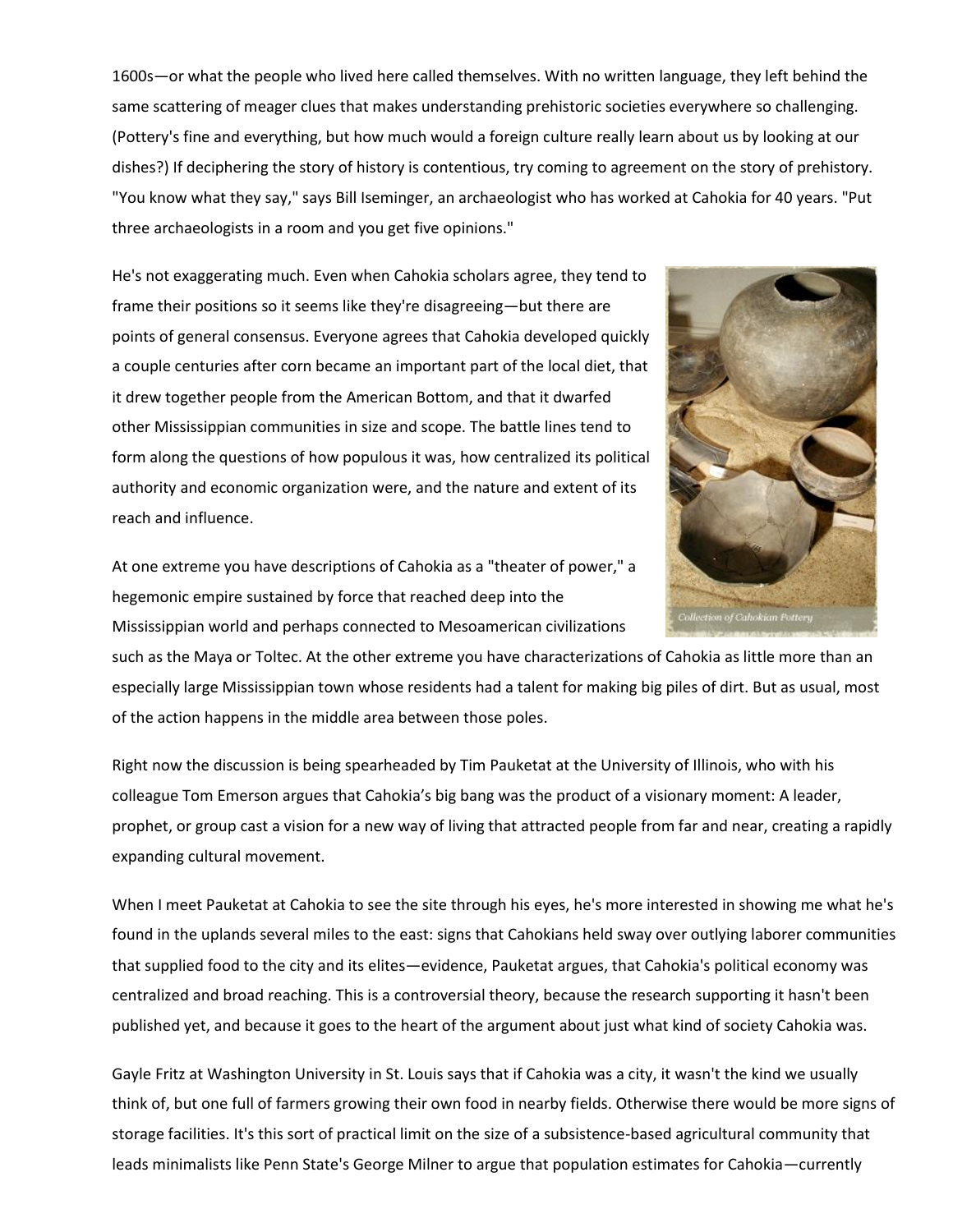ranging between 10,000 and 15,000 for the city proper and another 20,000 to 30,000 in the surrounding areas are inflated by a factor of two or more and that characterizations of Cahokia as something like a protostate are way off base. But with less than one percent of Cahokia excavated, speculation by every camp remains in higher supply than evidence. Washington University's John Kelly, a longtime stalwart of Cahokian archaeology, sums up the present understanding of Cahokia nicely: "People aren't really sure what it is."

Nor do people know what happened to it. Cahokia was a ghost town by the time Columbus landed in the New World, and the American Bottom and substantial parts of the Mississippi and Ohio River Valleys were so depopulated they are referred to as the Vacant Quarter. Cahokia's demise is perhaps an even greater mystery than its emergence, but there are a few clues. The city grew to prominence during an especially favorable climate **CAHOKIA MOUND ST.LOUIS** phase and began shrinking around the time the climate became cooler, drier, and less predictable. For an agricultural community dependent on regular crop yields, the changing conditions could have been anything from stressful to catastrophic.

The fact that between 1175 and 1275 Cahokia's inhabitants built—and rebuilt, several times—a stockade encircling the main part of the city suggests that conflict or the threat of conflict had become a standard feature of life in the region, perhaps because there were fewer resources. Furthermore, dense populations create environmental problems as a matter of course—deforestation, erosion, pollution, disease—that can be difficult to counter and that have been the downfall of many a society.

That Cahokia lasted for only some 300 years, and was at the peak of its power for half that at most, should not come as a surprise. "If you look broadly at human history, failure is the norm," says Tom Emerson. "What's amazing is when things last."

Emerson is currently heading a huge excavation in East St. Louis of Cahokia's next-door neighbor, a site that had thousands of residents of its own (sort of like Fort Worth to Cahokia's Dallas). And again, road construction is paying the tab: A new bridge across the Mississippi is giving Emerson's team a crack at 36 acres that had been lost to earlier progress, if you can call the twisted path of human history something as simple as "progress." The stockyards that were built on the ruins of this Mississippian settlement have been shuttered for years, casualties of East St. Louis's own decline from a vibrant city to a collection of vacant lots and boarded-up buildings. This is history's march in our own midst: fleet of foot and easy to miss.

When I drive to St. Louis to see if anything still memorializes the big mound (named, with an appropriate lack of imagination, Big Mound) that was destroyed there by 1869, I'm surprised to see that the exact spot where it was located is where the new bridge from East St. Louis will land. I ask around and learn that archaeologists excavated this lot too before construction started. But they didn't find a trace of Big Mound, only remnants of the 19th-century factories that had taken its place. That is now the accessible history of this site. The rest is gone.